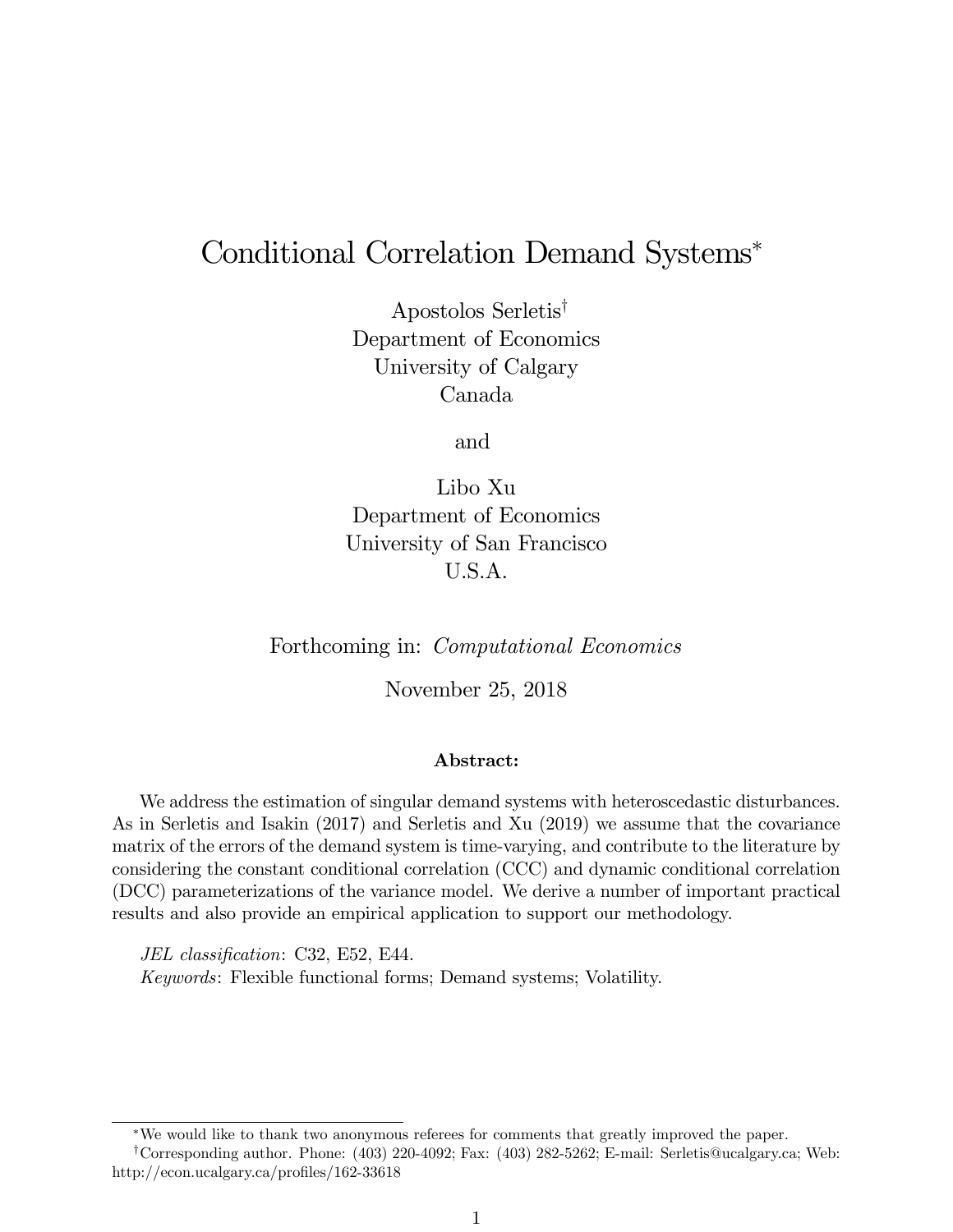### 1 Introduction

The consumer demand systems literature that developed after the publication of Theilís (1965) important paper, along with Diewert (1974), Chrisensen et al. (1975), Theil (1975), and Theil (1976), have advanced dramatically over the years. For authoritative surveys of that literature, see Brown and Deaton (1972), Blundell (1988), Lewbel (1997), and Barnett and Serletis (2008). More recently, Serletis and Isakin (2017) and Serletis and Xu (2019) merge the flexible demand systems literature with recent advances in the financial econometrics literature, by relaxing the homoscedasticity assumption in empirical demand analysis, assuming that the covariance matrix of the errors of the demand system is time varying.

Unlike static demand systems, demand systems with heteroscedastic disturbances provide a way of dealing with empirical regularity in demand system analysis and also allow applied economists to extract information about the variances and covariances of demand responses. Models of this kind are particularly promising for empirical use, because any elasticities calculated from the demand system are affected by the variances and covariances of the demand responses, and hence estimating a demand system with heteroscedastic disturbances will give different estimates than a static demand system.

Serletis and Isakin (2017) and Serletis and Xu (2019) consider the VECH and BEKK parameterizations for the covariance matrix, and analytically prove the invariance of the maximum likelihood estimator with respect to the choice of the good deleted from a singular demand system. They also prove a number of important practical results regarding how to recover the mean and variance equation parameters (and their standard errors) of the full demand system from those of any subsystem obtained by deleting an arbitrary good.

In this paper, we extend the work in Serletis and Isakin (2017) and Serletis and Xu (2019) and consider the constant conditional correlation (CCC) and dynamic conditional correlation (DCC) parameterizations of the variance model. We derive a number of important practical results and provide an empirical application in order to support our methodology. We show how the results in Serletis and Isakin (2017) and Serletis and Xu (2019) can be applied to the CCC and DCC parameterizations of the variance model.

# 2 Singular Demand Systems

Consider the following demand system in budget share form

$$
s_t = s(v_t, \theta) + \epsilon_t \tag{1}
$$

where  $s_t = (s_{1t}, \ldots, s_{nt})'$  is a vector of budget shares with the *j*th element being  $s_j = p_j x_j/y$ ,  $\mathbf{v}_t = (v_{1t},...,v_{nt})'$  is a vector of expenditure normalized prices with the *j*th element being  $v_j = p_j/y$ ,  $\epsilon_t = (\epsilon_{1t}, ..., \epsilon_{nt})'$  is a vector of classical disturbance terms, and  $\theta$  is the parameter vector to be estimated. Note that the demand system is singular, since the the shares sum to one (and the errors sum to zero). See Barnett and Serletis (2008) for an up-to-date survey of the state-of-the art in consumer demand analysis.

Recently, Serletis and Isakin (2017) and Serletis and Xu (2019) merge the demand systems literature with the financial econometrics literature, by relaxing the assumption that the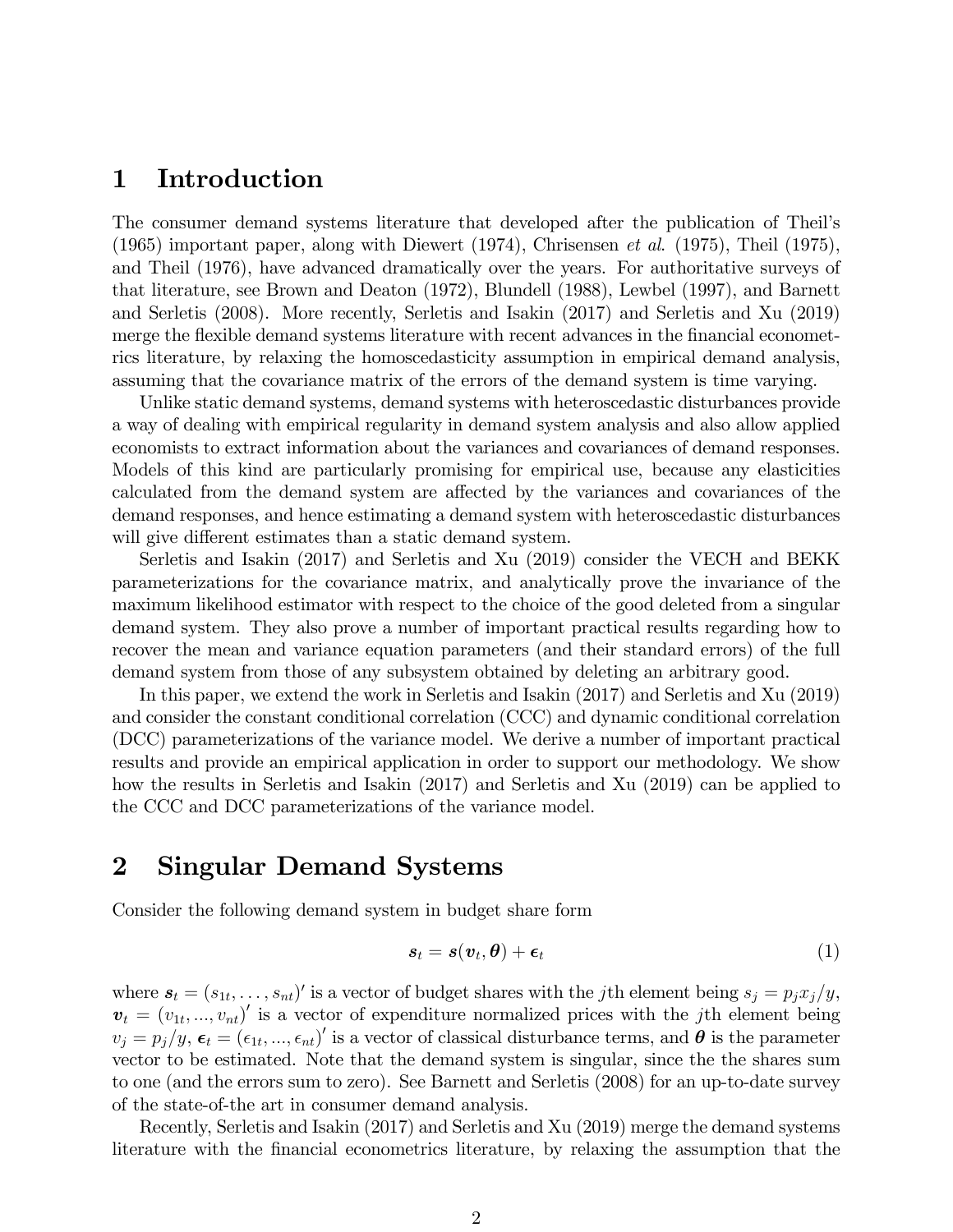errors in (1) are homoscedastic and instead assuming that

$$
\epsilon_t | \Psi_{t-1} \sim N(\mathbf{0}, \mathbf{H}_t) \tag{2}
$$

where **0** is an *n*-dimensional null vector and the  $n \times n$  covariance matrix  $H_t$  is measurable with respect to information set  $\Psi_{t-1}$ . To avoid singularity, they delete (any) one good (or, equivalently, equation from (1)) and consider the VECH and BEKK parameterizations of the corresponding  $(n-1) \times (n-1)$  covariance matrix  $\Phi_t$ . They show that any subsystem of (1) obtained by deleting an arbitrary good is observationally equivalent to any other subsystem, and hence maximum likelihood estimation generates parameter estimates that are invariant to the equation deleted, consistent with the invariance claims in Barten (1969) and McLaren (1990) under the homoscedasticity assumption. They also prove a number of other important practical results regarding how to recover the mean and variance equation parameters (and their standard errors) of the full demand system from those of any subsystem of (1) obtained by deleting an arbitrary good.

However, there have not been many prior studies of how to deal with singular demand systems when results are not invariant to the equation deleted, although Barnett (1981) and Barnet *et al.* (1981) address the especially difficult problem of singularity caused by implicit function systems of demand systems that are not in closed form.

# 3 CCC Demand Systems

Because of computational difficulties with multivariate volatility models, Bollerslev (1990) introduced the constant conditional correlation (CCC) model which significantly reduces the number of free parameters. It does so, by allowing the variances and covariances to vary over time, but restricts the conditional correlations among the  $\epsilon_t$  elements to be constant.

Assuming that the  $n \times n$  conditional correlation matrix,  $\rho$  (which is symmetric with unit diagonal elements), is time invariant, then we can write

$$
\boldsymbol{H}_t = \boldsymbol{V}_t \boldsymbol{\rho} \boldsymbol{V}_t \tag{3}
$$

where  $\mathbf{V}_t$  is a diagonal matrix of GARCH volatilities,  $\mathbf{V}_t = \text{diag}\left(\sqrt{h_{1,t}}, ..., \sqrt{h_{n,t}}\right)$ . Thus, the time varying covariances in  $H_t$  are of the form

$$
h_{ij,t} = \rho_{ij} \sqrt{h_{i,t}} \sqrt{h_{j,t}}
$$

where  $\rho_{ij}$  is the correlation of the series i and j, for  $i, j \in (1, ..., n)$  and  $i \neq j$ .

We assume a GARCH(1,1) specification for  $H_t$  and write the full CCC demand system as

$$
s_t = s\left(v_t, \theta\right) + \epsilon_t \tag{1}
$$

$$
\epsilon_t | \Psi_{t-1} \sim N(\mathbf{0}, \mathbf{H}_t) \tag{2}
$$

$$
diag(\boldsymbol{H}_t) = \boldsymbol{C} + \boldsymbol{A} diag(\boldsymbol{\epsilon}_{t-1} \boldsymbol{\epsilon}'_{t-1}) + \boldsymbol{B} diag(\boldsymbol{H}_{t-1})
$$
\n(4)

$$
h_{ij,t} = \rho_{ij} \sqrt{h_{i,t}} \sqrt{h_{j,t}} \tag{5}
$$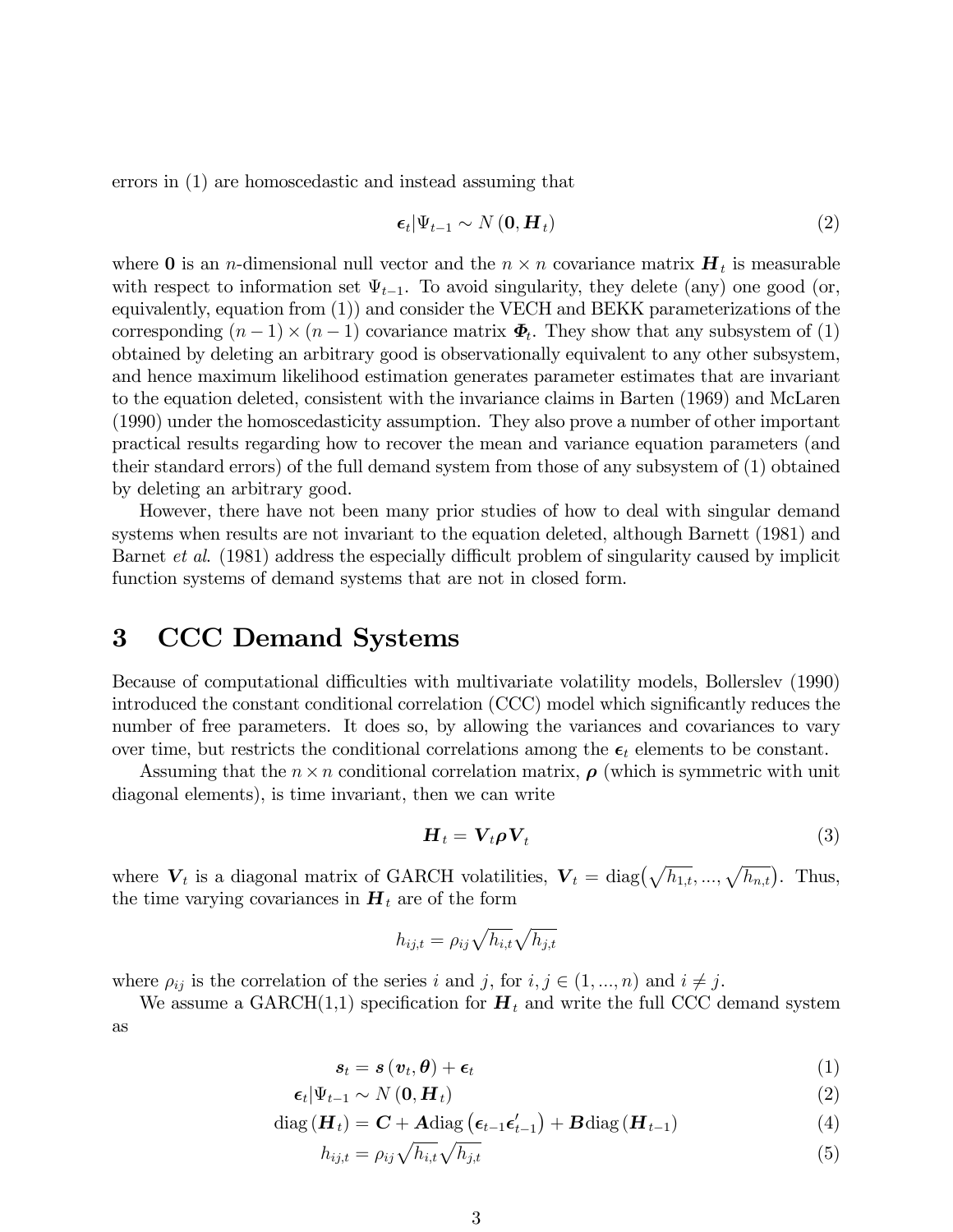where  $C$ ,  $\bf{A}$  and  $\bf{B}$  are diagonal matrices. Again, the error terms of the demand system consisting of equations  $(1)$ ,  $(2)$ ,  $(4)$ , and  $(5)$  sum to zero and we drop an arbitrary good to avoid singularity. In this case, however, the estimated subsystems are not observationally equivalent (under the ML estimator), because the covariance matrix of each subsystem is a nonlinear function of the subsystem's variances and covariances.<sup>1</sup> More importantly, it is not possible to recover the parameter estimates (and their standard errors) of the mean and variance equations of the full demand system from any of the estimated subsystems, as was the case with the vech and BEKK parameterizations for the conditional covariance matrix,  $\boldsymbol{H}_t.$ 

However, we can still obtain the parameter estimates of the mean and variance equations of the full demand system using a two-step approach, similar to that suggested by Engle (2002) in the context of dynamic conditional correlation (DCC) models.

According to (4), we have

$$
h_{j,t} = c_j + a_j \epsilon_{j,t-1}^2 + b_j h_{j,t-1}, \quad \text{for } j = 1, ..., n.
$$
 (6)

If we add  $\epsilon_{j,t}^2$  to the both sides of the above equation, we get

$$
h_{j,t} + \epsilon_{j,t}^2 = c_j + a_j \epsilon_{j,t-1}^2 + b_j h_{j,t-1} + \epsilon_{j,t}^2, \text{ for } j = 1, ..., n
$$

which after rearranging yields

$$
\epsilon_{j,t}^2 = c_j + (a_j + b_j)\epsilon_{j,t-1}^2 - b_j\zeta_{j,t-1} + \zeta_{j,t}, \quad \text{for } j = 1, ..., n. \tag{7}
$$

where  $\zeta_{j,t} = \epsilon_{j,t}^2 - h_{j,t}$ . Note that  $h_{j,t}$  is the forecast of  $\epsilon_{j,t}^2$  based on lagged information

$$
h_{j,t} = E\left(\epsilon_{j,t}^2 | \Psi_{t-1}\right), \text{ for } j = 1, ..., n
$$

and thus  $\zeta_{j,t}$  is the error associated with that forecast. It follows that  $\zeta_{j,t}$  is a white noise process – see Hamilton  $(1994)$  – and equation (7) looks like an autoregressive-movingaverage (ARMA) process in  $\epsilon_{j,t}^2$ . If we estimate equation (7) as an ARMA(1,1) model, we can find the ARCH effect,  $a_j$ , and the GARCH effect,  $b_j$ , for all  $j = 1, ..., n$ .

Now the estimation of the ARCH and GARCH effects in the full demand system requires that we use the squared residuals,  $\epsilon_{j,t}^2$  for  $j = 1, ..., n$ , and estimate an arbitrary subsystem assuming homoscedasticity. Consider, for example, the estimation of the subsystem obtained by deleting the *i*th good and (thus) the error vector  $u_t = (\epsilon_{1,t}, ..., \epsilon_{i-1,t}, \epsilon_{i+1,t}, ..., \epsilon_{n,t}).$ According to the adding-up property of the demand system, the missing  $\epsilon_{it}$  can be found by

$$
\epsilon_{it} = 0 - \sum_{k=1}^{n} \epsilon_{kt}, \quad \text{for } k \neq i.
$$

Thus, we can obtain  $\epsilon_t$  by estimating an arbitrary subsystem. Note that the first stage estimation of an arbitrary subsystem is just a classical estimation of a singular demand

<sup>&</sup>lt;sup>1</sup>The invariance proved in Serletis and Isakin (2017) and Serletis and Xu (2019) relies on variance models which are linear. The invariance does not hold for the conditional correlation demand system, since the likelihood functions of the subsystems of such singular demand system are dependent on the equation deleted.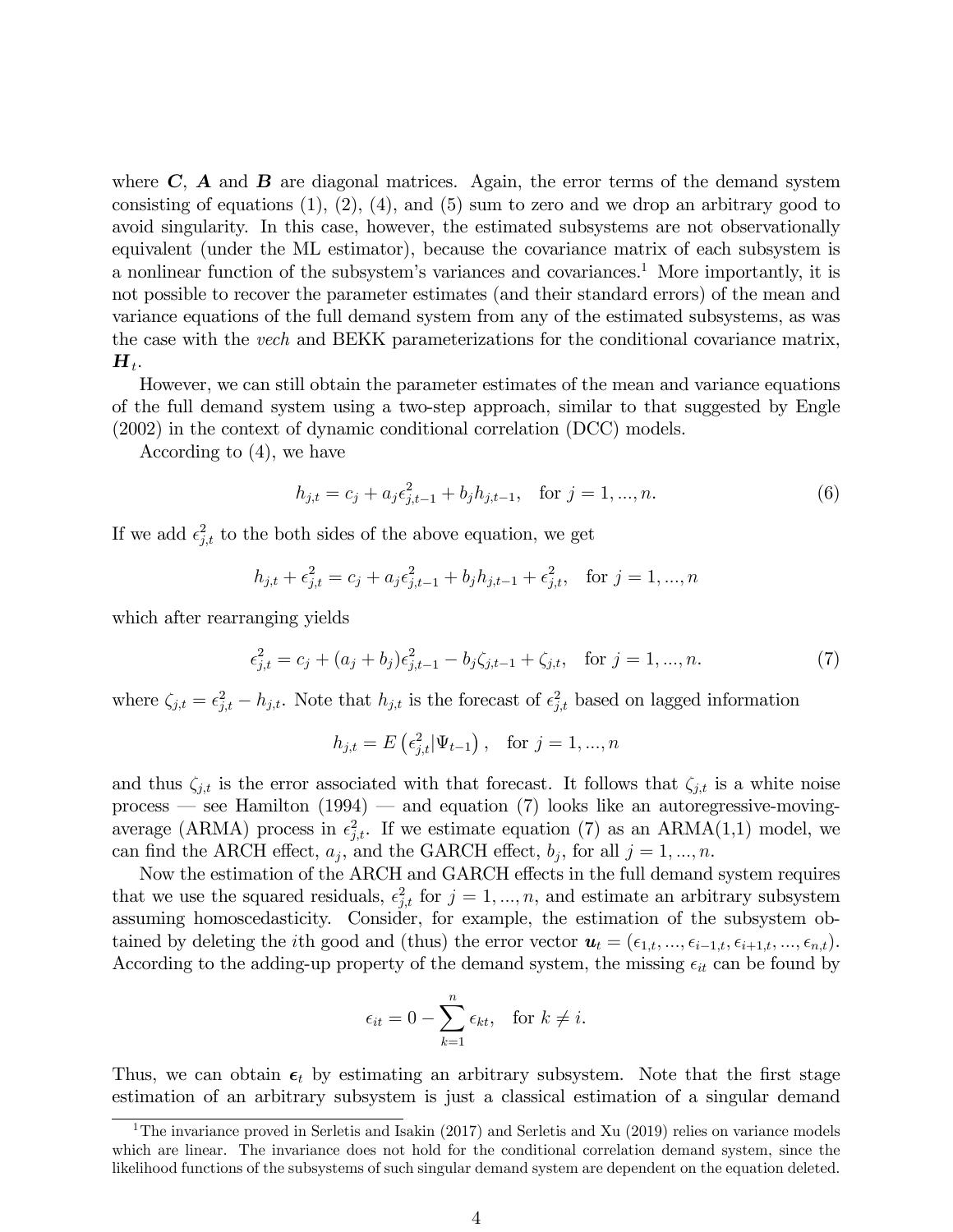system following Barten (1969). Moreover, Barten (1969) proves that the resulting estimators are identical to those that would be acquired by estimating the entire singular demand system simultaneously using the Moore-Penrose generalized inverse, which can be inverted for a singular matrix. This result provides immediate availability of the known asymptotic properties of the estimators. We then estimate the ARMA(1,1) model for each  $\epsilon_{j,t}^2$ ,  $j =$  $1, \ldots, n$ , to obtain the ARCH and GARCH effects in the demand of each good.

Since the standard error of the ARCH effect  $a_j$ , for  $j = 1, ..., n$ , is not available in the estimation of the  $ARMA(1,1)$  model, it can be calculated as follows

Standard error of 
$$
a_j = \sqrt{\text{Var}(a_j + b_j) + \text{Var}(b_j) - 2\text{Cov}(a_j + b_j, b_j)}
$$

where  $\text{Var}(a_j + b_j)$ ,  $\text{Var}(b_j)$ , and  $\text{Cov}(a_j + b_j, b_j)$  are all available in the covariance matrix of the corresponding ARMA(1,1) estimation.

Finally, regarding the conditional correlations, we can collect the  $\zeta_{j,t}$ , for  $j = 1, ..., n$ , residuals from the ARMA(1,1) estimations and use them to find  $h_{j,t}$ , which is equal to  $\epsilon_{j,t}^2 - \zeta_{j,t}$ . We can also calculate the standardized residuals,  $\tilde{\epsilon}_{j,t}$ , as

$$
\tilde{\epsilon}_{j,t} = \frac{\epsilon_{j,t}}{\sqrt{h_{j,t}}}, \text{ for } j = 1, ..., n.
$$

It is also to be noted that the calculation of the standardized residuals requires the nonnegativity of  $h_{j,t}$ , since the square root of  $h_{j,t}$  won't exist otherwise. As Hamilton (1994) suggests the non-negativity of  $h_{j,t}$  will be satisfied if  $c_j > 0$ ,  $a_j > 0$ , and  $b_j > 0$ , for  $j = 1, ..., n$ . After obtaining the standardized residuals, we can calculate the correlation matrix of the standardized residuals, which is actually  $\rho$ .

# 4 DCC Demand Systems

Although the CCC model has appealing features, such as simplified estimation and a reduced number of free parameters, the assumption of constant conditional correlation is restrictive and is a concern in empirical applications. In this regard, Engle (2002) proposed the dynamic conditional correlation (DCC) model, which allows the conditional correlation matrix to vary over time.

In the DCC model the conditional correlation matrix in equation (3) is time-varying

$$
\boldsymbol{\rho}_t = \left(\text{diag}\boldsymbol{\Theta}_t\right)^{-1/2}\boldsymbol{\Theta}_t\left(\text{diag}\boldsymbol{\Theta}_t\right)^{-1/2}
$$

where

$$
\Theta_t = \mathbf{S} \left( 1 - \rho_1 - \rho_2 \right) + \rho_1 \widetilde{\boldsymbol{\epsilon}}_{t-1} \widetilde{\boldsymbol{\epsilon}}_{t-1} + \rho_2 \Theta_{t-1}
$$

and **S** is the unconditional covariance matrix of the standardized residuals,  $\tilde{\epsilon}_t$ . It is also required that  $\rho_1 \geq 0$ ,  $\rho_2 \geq 0$ , and  $0 \leq \rho_1 + \rho_2 < 1$  to ensure the stability of  $\Theta_t$ .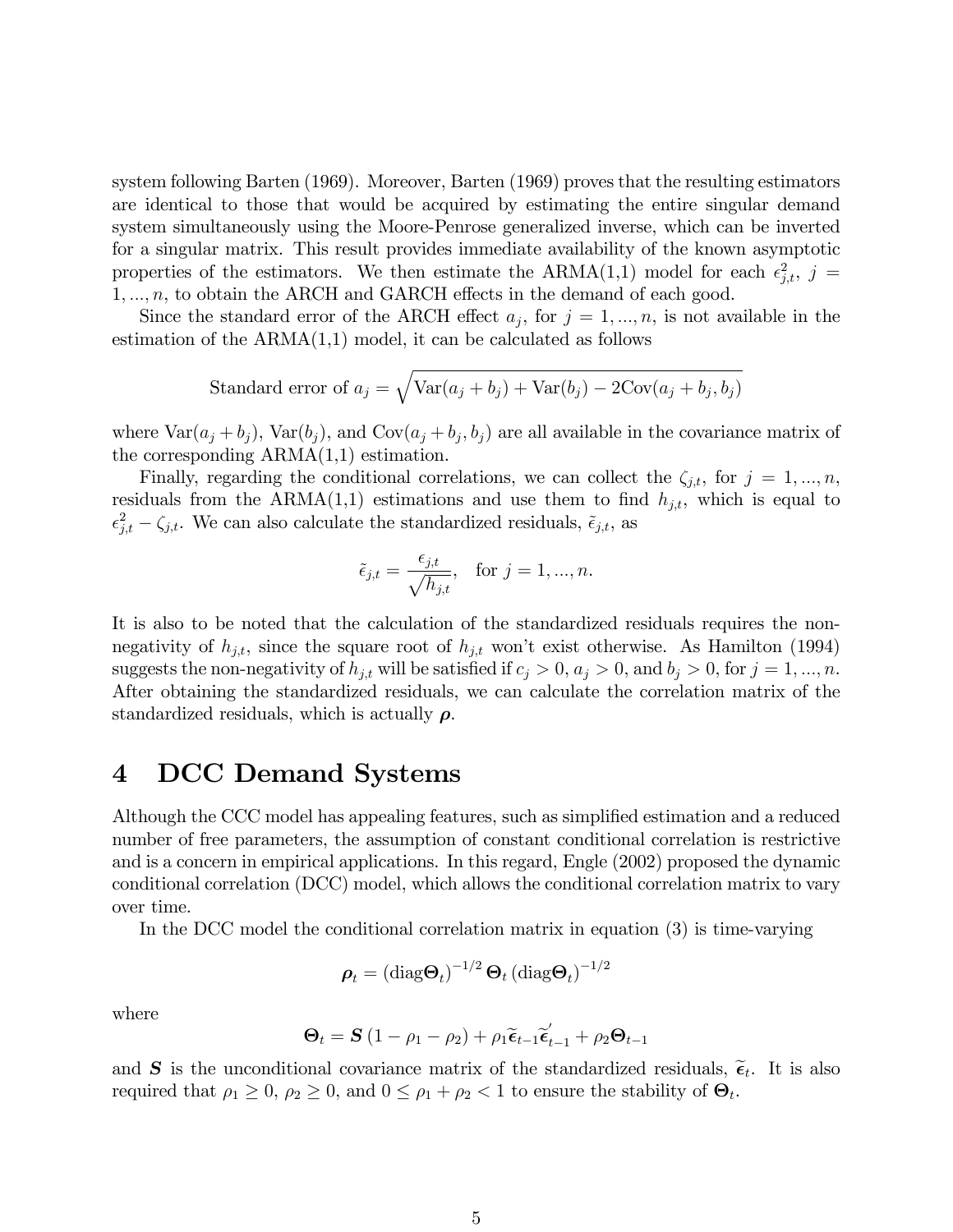Thus the full DCC demand system can be written as

$$
s_t = s\left(v_t, \theta\right) + \epsilon_t \tag{1}
$$

$$
\epsilon_t | \Psi_{t-1} \sim N(\mathbf{0}, \mathbf{H}_t) \tag{2}
$$

$$
\mathbf{H}_t = \mathbf{V}_t \rho_t \mathbf{V}_t \tag{8}
$$

$$
\boldsymbol{\rho}_t = \left(\text{diag}\boldsymbol{\Theta}_t\right)^{-1/2}\boldsymbol{\Theta}_t\left(\text{diag}\boldsymbol{\Theta}_t\right)^{-1/2} \tag{9}
$$

$$
\Theta_t = \mathbf{S} \left( 1 - \rho_1 - \rho_2 \right) + \rho_1 \tilde{\boldsymbol{\epsilon}}_{t-1} \tilde{\boldsymbol{\epsilon}}_{t-1}' + \rho_2 \Theta_{t-1}.
$$
\n(10)

The estimation of the DCC demand system is similar to that for the CCC demand system. In fact, since the DCC model uses the same variance equations as the CCC model, which are given by (6), we can estimate the variance equations of the DCC model by the same modified two-step approach that we discussed in the previous section for the CCC model. We can also calculate the standardized residuals, and estimate equation (10) to obtain the time-varying conditional correlations and the covariance terms.

## 5 Volatility Spillovers

With the CCC and DCC demand systems, we can also investigate volatility spillover effects by changing the variance equation (6) to

$$
h_{j,t} = c_j + \sum_{k=1}^n a_k \epsilon_{k,t-1}^2 + \sum_{k=1}^n b_k h_{k,t-1}, \text{ for } j = 1, ..., n.
$$

This specification allows past shocks and volatilities to show up in estimating the current volatility of each good. Adding  $\epsilon_{j,t}^2$  to both sides of this equation, and rearranging, yields

$$
\epsilon_{j,t}^2 = c_j + \sum_{k=1}^n (a_k + b_k) \epsilon_{k,t-1}^2 - \sum_{k=1}^n b_k \zeta_{k,t-1} + \zeta_{j,t}, \quad \text{for } j = 1, ..., n
$$
 (11)

which is a  $VARMA(1,1)$  model.

After estimation of (11), the standardized residuals could be computed and the conditional correlation matrix could be constructed, as we discussed in the CCC or DCC sections. It is to be noted, however, that in this case the non-negativity of  $h_{j,t}$  for  $j = 1, ..., n$  needs to be assured.

### 6 Empirical Application

We follow Serletis and Xu (2019) and use the basic translog demand system with three goods  $(n = 3)$  for demonstration purposes. The basic translog reciprocal indirect utility function of Christensen et al. (1975) is given by

$$
\log h(\boldsymbol{v}) = \alpha_0 + \sum_{k=1}^{n} \alpha_k \log \nu_k + \frac{1}{2} \sum_{k=1}^{n} \sum_{j=1}^{n} \beta_{jk} \log \nu_k \log \nu_j \tag{12}
$$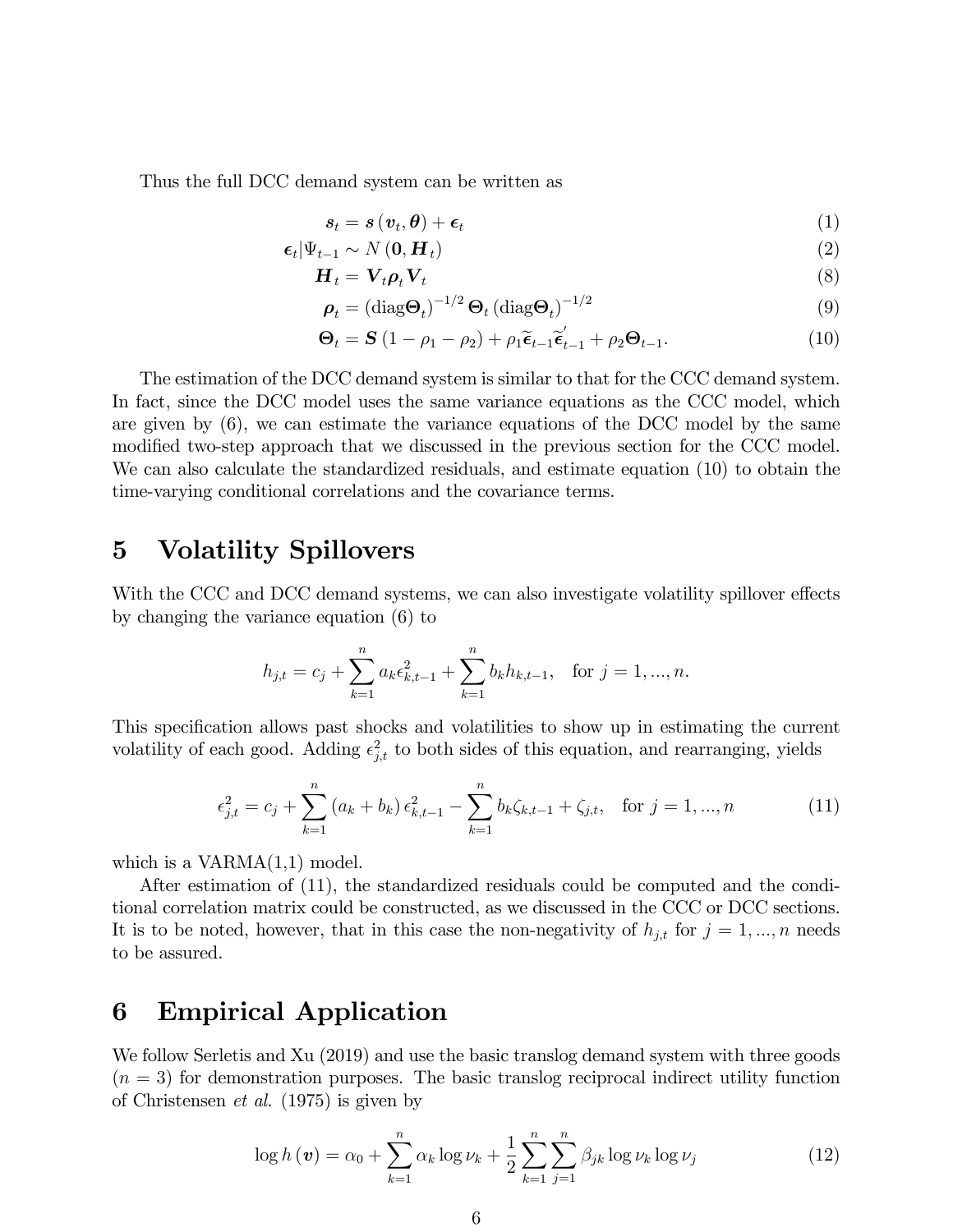where v is the income-normalized price vector and  $\beta_{ij} = \beta_{ji}$  for  $i, j \in [1, n]$ . The BTL share equations, derived using the logarithmic form of Roy's identity, are

$$
s_i = \frac{\alpha_i + \sum_{k=1}^n \beta_{ik} \log \nu_k}{\sum_{k=1}^n \alpha_k + \sum_{k=1}^n \sum_{j=1}^n \beta_{jk} \log \nu_k}, \text{ for } i = 1, ..., n. \tag{13}
$$

As the share equations are homogeneous of degree zero in the  $(\alpha \text{ and } \beta)$  parameters, estimation requires some parameter normalization. We use the normalization

$$
\sum_{i=1}^{n} \alpha_i = 1.
$$

We use the same data used by Serletis and Xu (2019). It consists of monthly time series data on monetary asset quantities and their user costs, recently produced by Barnett et al. (2013) and maintained within the Center of Financial Stability (CFS) program Advances in Monetary and Financial Measurement (AMFM). The sample period is from 1967:2 to 2015:3 (a total of 579 observations). For a detailed discussion of the data and the methodology for the calculation of user costs, see Barnett et al. (2013) and http://www.centerforfinancialstability.org. In particular, we model the demand for three monetary assets: large time deposits,  $x_1$ , small time deposits at commercial banks,  $x_2$ , and demand deposits,  $x_3$ . As we require real per capita asset quantities for the empirical work, we divide each quantity series by the CPI (all items) and total population.

As already noted, the invariance of the maximum likelihood estimator with respect to the choice of the good to be deleted cannot be established in the case with the conditional correlation models, because these models are nonlinear. In this case, we follow the two-step approach discussed earlier. We use all available observations, from 1967:2 to 2015:3, and estimate the CCC demand system, consisting of equations  $(1)$ ,  $(2)$ ,  $(4)$ , and  $(5)$ , and the DCC demand system, consisting of equations  $(1)$ ,  $(2)$ ,  $(8)$ ,  $(9)$ , and  $(10)$ , and report the estimation results in Tables 1 and 2, respectively.

The estimates of the variance equations of the CCC model in Table 1 show that there are significant ARCH and GARCH effects in the demand for each of large time deposits,  $x_1$ , small time deposits at commercial banks,  $x_2$ , and demand deposits,  $x_3$ . They suggest that, for each asset, shocks have big effects and that volatility is persistent. The conditional correlation coefficients, given by  $\rho_{12}$ ,  $\rho_{13}$ , and  $\rho_{23}$ , indicate a positive relationship between  $x_1$  and  $x_2$  ( $\rho_{12} = 0.133$ ), and that each of  $x_1$  and  $x_2$  is negatively related to  $x_3$  ( $\rho_{13} = -0.866$ ) and  $\rho_{23} = -0.450$ .

The estimation results of the DCC model are given in Table 2. The coefficient estimates of the mean and variance equations are the same as those for the CCC model in Table 1. This is so, because the estimation procedure is the same for the CCC and DCC models; the two models differ only in terms of how the  $\Theta_t$  matrix is calculated. Panel C of Table 2 shows the dynamics of the conditional correlation coefficient matrix,  $\rho_t$ , which are governed by  $\rho_1 = 0.495$  (with a standard error 0.022) and  $\rho_2 = 0.478$  (with standard error of 0.024), suggesting that the conditional correlations are time-varying.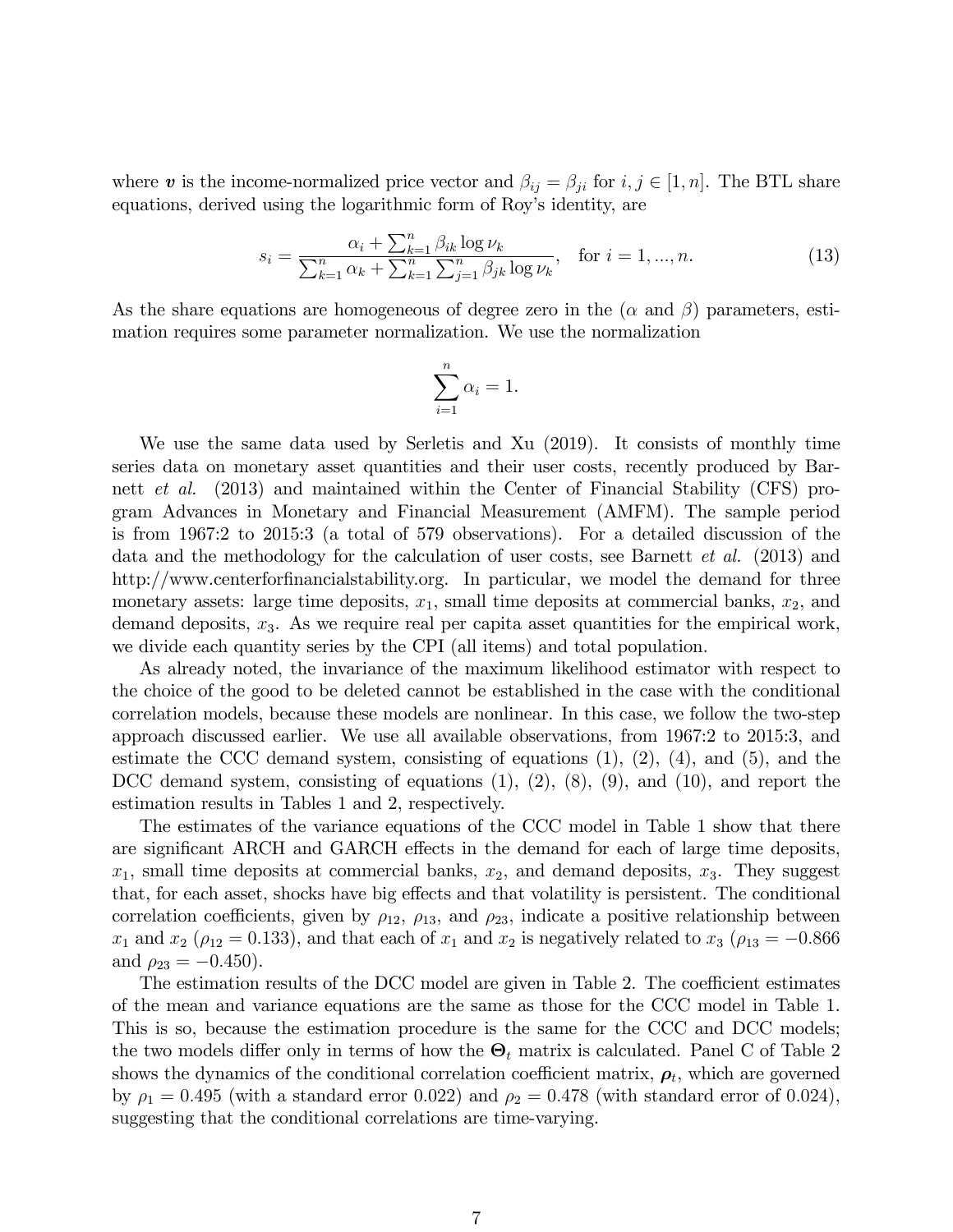# 7 Conclusion

We address the estimation of singular demand systems with heteroscedastic disturbances, extending the work in Serletis and Isakin (2017) and Serletis and Xu (2019). In doing so, we relax the homoscedasticity assumption and instead assume that the covariance matrix of the errors of the demand system is time-varying. We consider the constant conditional correlation (CCC) and dynamic conditional correlation (DCC) parameterizations of the variance model, and derive a number of important practical results and also provide an empirical application in order to computationally support and validate our methodology.

It is to be noted that the approach for modeling demand systems with the CCC and DCC parameterizations of the variance model does not establish a link between the elasticities of substitution and the assumed heteroscedastic error specification. The main reason is that they are available from the two different stages of estimation. The heteroscedastic error specifications in Serletis and Isakin  $(2017)$  and Serletis and Xu  $(2019)$  do affect the estimates of the elasticities of substitution. However, the CCC and DCC specifications used in this paper allow the researcher to easily extract demand variances and covariances from a demand system.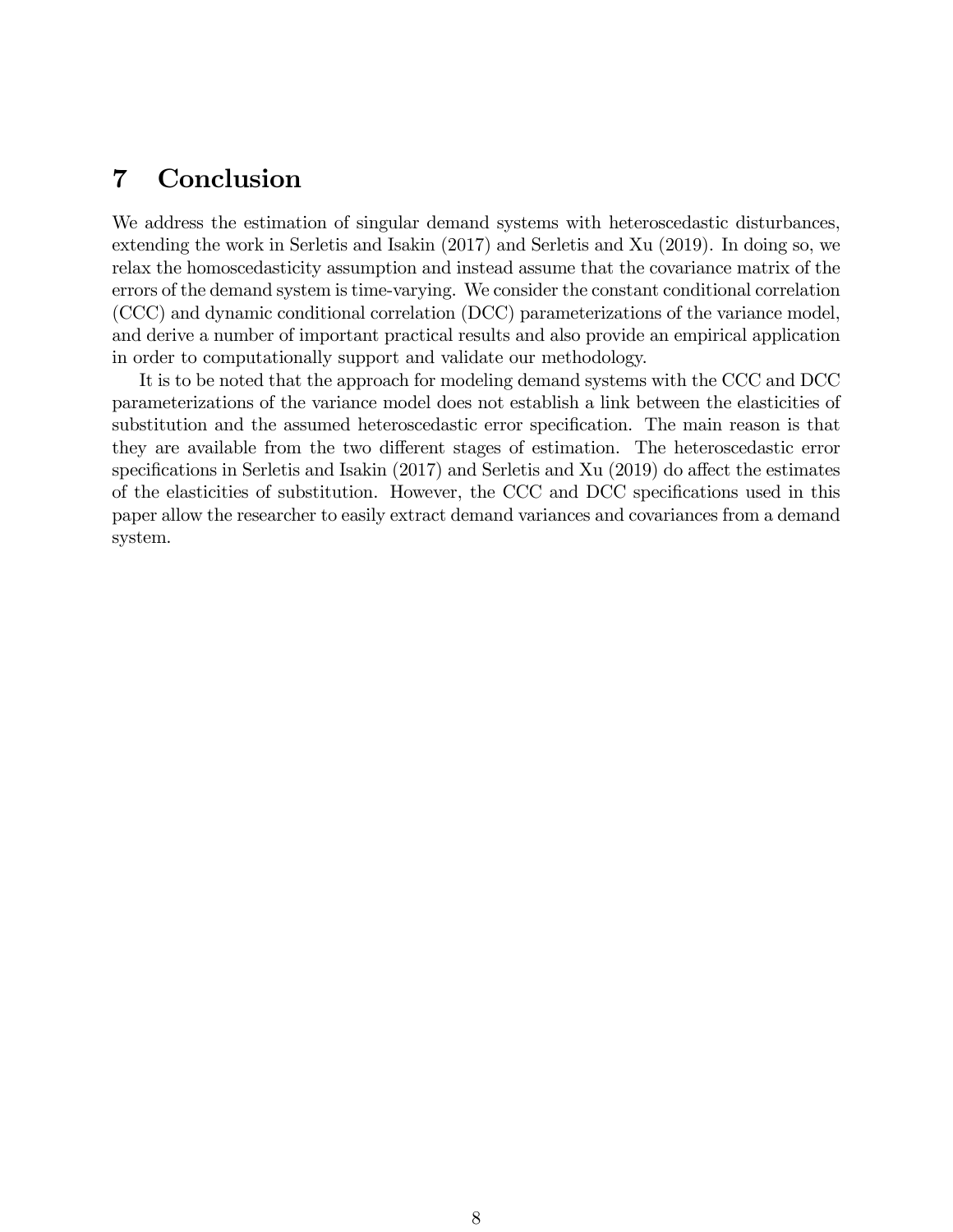### References

- [1] Barnett, W.A. "Consumer demand and labor supply: Goods, monetary assets, and time." Amsterdam: North-Holland (1981).
- [2] Barnett, W.A. and A. Serletis. "Consumer preferences and demand systems." Journal of Econometrics 147 (2008), 210-224.
- [3] Barnett, W.A., K.J. Kopecky, and R. Sato. "Estimation of implicit utility models." European Economic Review 15 (1981), 247-259.
- [4] Barnett, W.A., J. Liu, R.S. Mattson, and J. van den Noort. "The new CFS Divisia monetary aggregates: Design, construction, and data sources." Open Economies Review 24 (2013), 101-124.
- [5] Barten, A.P. "Maximum likelihood estimation of a complete system of demand equations." European Economic Review 1 (1969),  $7-73$ .
- [6] Bollerslev, T. "Modelling the coherence in short-run nominal exchange rates: A multivariate generalized ARCH model." Review of Economics and Statistics 72 (1990), 498-505.
- [7] Blundell, R. "Consumer behaviour: Theory and empirical evidence  $\sim A$  survey." Economic Journal 98 (1988), 16-65.
- [8] Brown, J.A.C. and A.S. Deaton, 1972, "Models of consumer behaviour: A survey." Economic Journal 82 (1972), 1145-236.
- [9] Christensen, L.R., D.W. Jorgenson, and L.J. Lau. "Transcendental logarithmic utility functions." American Economic Review 65 (1975), 367-383.
- [10] Diewert, W.E. "Applications of Duality Theory." In Frontiers in Quantitative Economics Vol 2, M. Intriligator and D. Kendrick (eds.). Amsterdam: North-Holland (1974), 106-171.
- [11] Engle, R.F. "Dynamic conditional correlation: A simple class of multivariate generalized autoregressive conditional heteroskedasticity models. " Journal of Economics and Business Statistics 20 (2002), 339-350.
- [12] Hamilton, J.D. Time Series Analysis. Princeton: Princeton University Press (1994).
- [13] Lewbel, A. "Consumer demand systems and household equivalence scales." In: M.H. Pesaran and P. Schmidt, (Eds.), *Handbook of Applied Econometrics*, Vol. 2. Oxford: Blackwell Publishers (1997).
- [14] McLaren, K.R. "A Variant on the arguments for the invariance of estimators in a singular system of equations." *Econometric Reviews* 9 (1990), 91-102.
- [15] Serletis, A. and M. Isakin. "Stochastic volatility demand systems." *Econometric Reviews* 36 (2017), 1111-1122.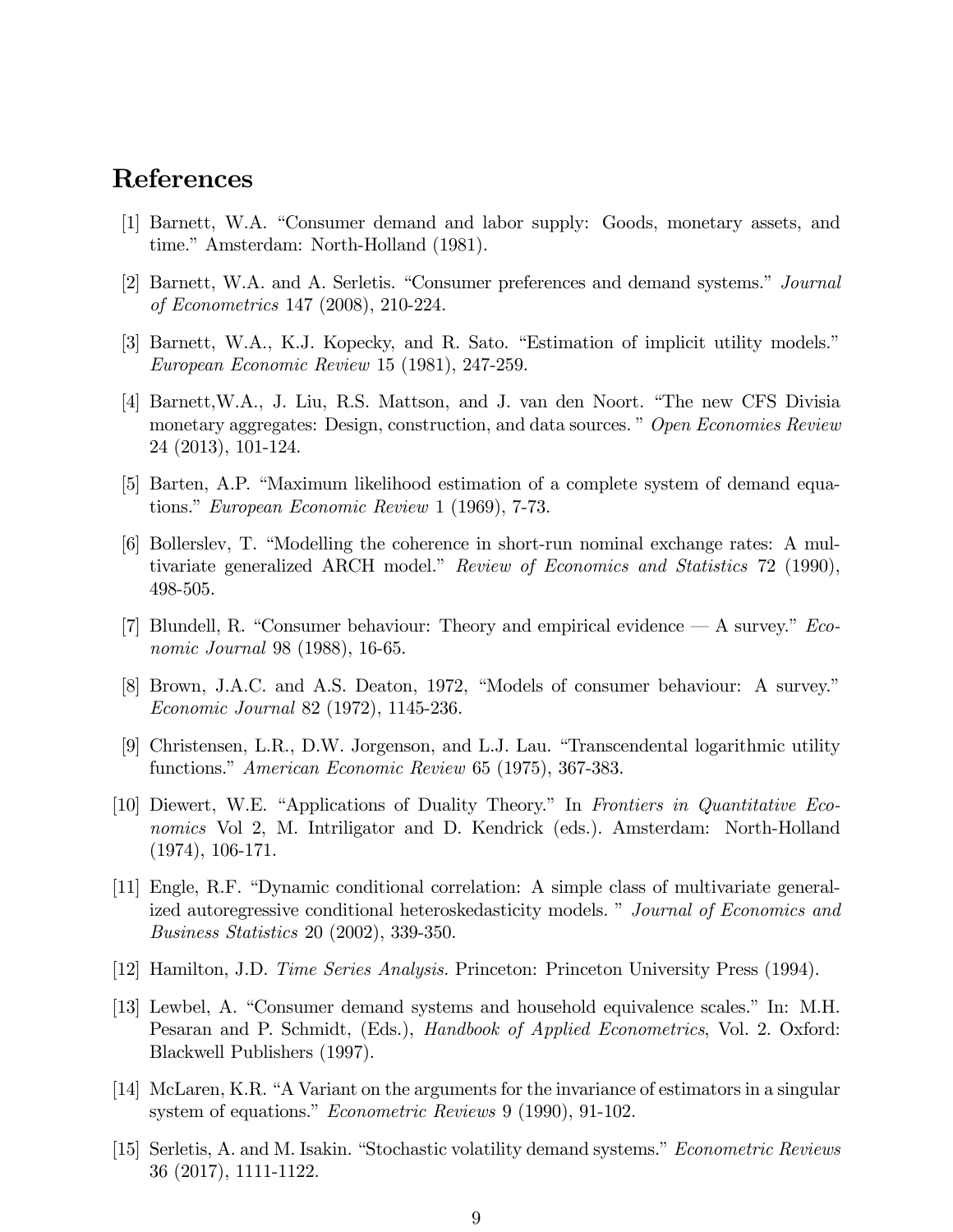- [16] Serletis, A. and L. Xu. "Demand systems with heteroscedastic disturbances." Empirical Economics (2019, forthcoming).
- [17] Theil, H. "The information approach to demand analysis." *Econometrica* 33 (1965), 67-87.
- [18] Theil, H. Theory and measurement of consumer demand, Vol. 1. Amsterdam: North-Holland (1975).
- [19] Theil, H. Theory and measurement of consumer demand, Vol. 2. Amsterdam: North-Holland (1976).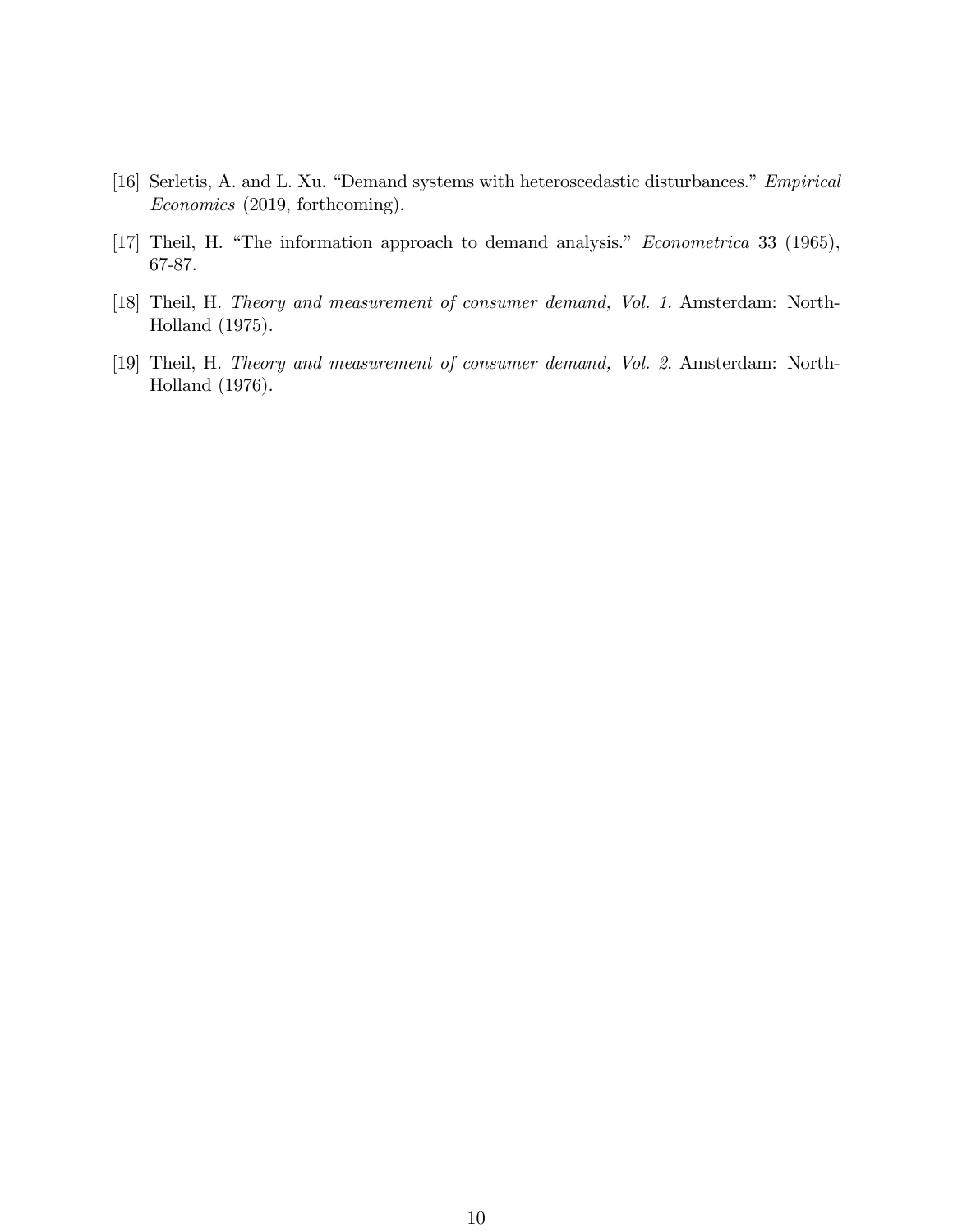|  | Table 1. Estimation of the CCC model |  |  |
|--|--------------------------------------|--|--|
|  |                                      |  |  |

| Coefficient                      | Estimate                     | Standard error |  |
|----------------------------------|------------------------------|----------------|--|
|                                  | A. Conditional mean equation |                |  |
|                                  |                              |                |  |
| $\alpha_1$                       | 0.652                        | 0.004          |  |
| $\alpha_2$                       | 0.189                        | 0.002          |  |
| $\alpha_3$                       | 0.159                        | 0.000          |  |
| $\beta_{11}$                     | 0.109                        | 0.042          |  |
| $\beta_{12}$                     | 0.060                        | 0.011          |  |
| $\beta_{13}$                     | $-0.178$                     | 0.015          |  |
| $\beta_{21}$                     | 0.060                        | 0.000          |  |
| $\beta_{22}$                     | 0.186                        | 0.004          |  |
| $\beta_{23}$                     | $-0.009$                     | 0.005          |  |
| $\beta_{31}$                     | $-0.178$                     | 0.000          |  |
| $\beta_{32}^{}$                  | $-0.009$                     | 0.000          |  |
| $\beta_{33}^{}$                  | 0.225                        | 0.009          |  |
| B. Conditional variance equation |                              |                |  |

| $c_1$          | 0.005 | 0.002 |
|----------------|-------|-------|
| $a_1$          | 0.478 | 0.051 |
| $b_1$          | 0.473 | 0.042 |
| c <sub>2</sub> | 0.002 | 0.001 |
| $a_2$          | 0.753 | 0.047 |
| $b_{2}$        | 0.219 | 0.043 |
| $c_3$          | 0.009 | 0.003 |
| $a_3$          | 0.559 | 0.048 |
| $b_3$          | 0.403 | 0.042 |
|                |       |       |

### C. Conditional correlation

| 0.133    |
|----------|
| $-0.866$ |
| $-0.450$ |
|          |

Note: Sample period, monthly data, 1967:2-2015:3.